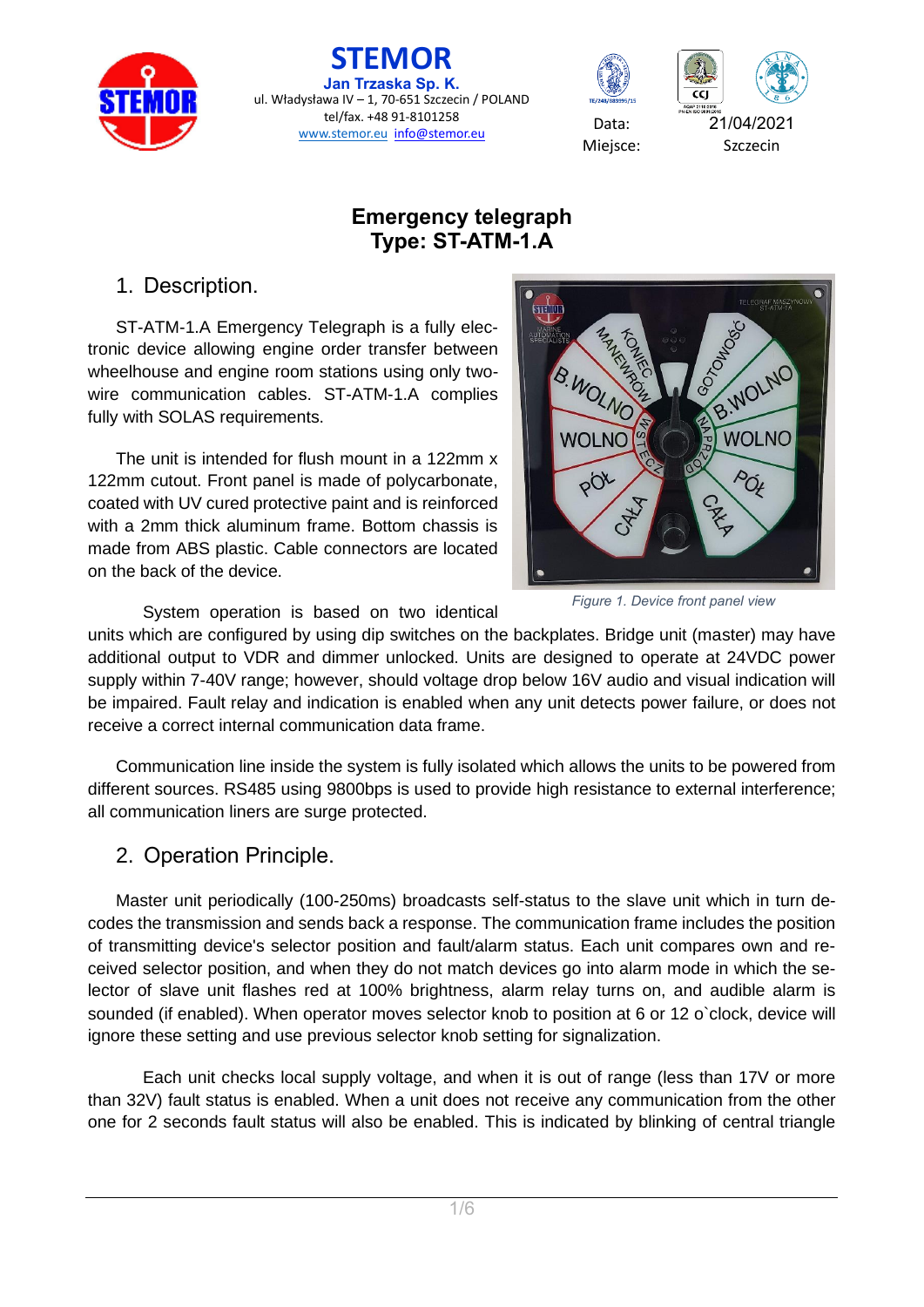



(just above the selector) and sounding buzzer. Faults can be acknowledged, and buzzer silenced by any movement of the selector knob.

Master unit monitors local and remote selector positions, and upon change from previous position the unit reports the current position to VDR. The device will also report any detected fault, the confirmation of alarm and when faults are cleared.

Master unit is programmed with fully dimmed standby mode. In these mode backlight is turned off, and only triangle signalization above selector knob is lit according to dimmer setting. To enter standby, telegraph both master and slave need to be in 11 o'clock position. Then after 5s, on bridge unit operator can change selector knob to 12 o'clock position. These operation will not trigger alarm or send any VDR information. Any selector knob position change in master of slave unit will shut down standby and resume normal operation mode.

### 3. VDR communication sentence.

Standard NMEA 0183, RS422/485, 4800bps, 8bit, no parity check, 1 stop bit, no handshake

\$ ERTXT,EMERGENCY TELEGRAPH,XXXX,YYYY\*hh<CR><LF>

\$ERTXT – Engine room monitoring system text message,

XXXX – text string with message type (see table 1)

YYYY – text string with order type (see table 2)

hh – checksum ("exclusive or" for all chars between \$ and \* in hex)

| VDR message type (XXXX)             | Description                                     |  |  |
|-------------------------------------|-------------------------------------------------|--|--|
| <b>BRIDGE</b>                       | Message refers to master unit (bridge)          |  |  |
| ENGINE ROOM                         | Message refers to slave unit (engine room)      |  |  |
| UNIT POWER FAILURE<br><b>BRIDGE</b> | Master unit power is out of safety range        |  |  |
| INTERNAL COMUNICATION FAILURE       | Master unit cannot communicate with slave       |  |  |
| ENGINE ROOM UNIT POWER FAILURE      | Slave unit power is out of safety range         |  |  |
| ORDER NO ACK<br>ENGINE              | Devices has different knob positions            |  |  |
| SYSTEM POWER UP                     | Message send one time when power is connected   |  |  |
| FAILURE CONFIRMED                   | Failure confirmed by operator                   |  |  |
| BRIDGE UNIT FAILURE CLEARED         | Bridge unit power is out of safety range        |  |  |
| E.R. UNIT POWER FAILURE CLEARED     | Engine room return to safety range              |  |  |
| INTERNAL COMUNICATION<br>FAILURE    | Communication between master<br>slave is<br>and |  |  |
| CLEARED                             | restored                                        |  |  |

*Table 1. VDR message type.*

| VDR order type (YYYY) | <b>Description</b>    |
|-----------------------|-----------------------|
| STANDBY               | Order standby         |
| 'AH 1<br>DEAD SLOW    | Order ahead dead slow |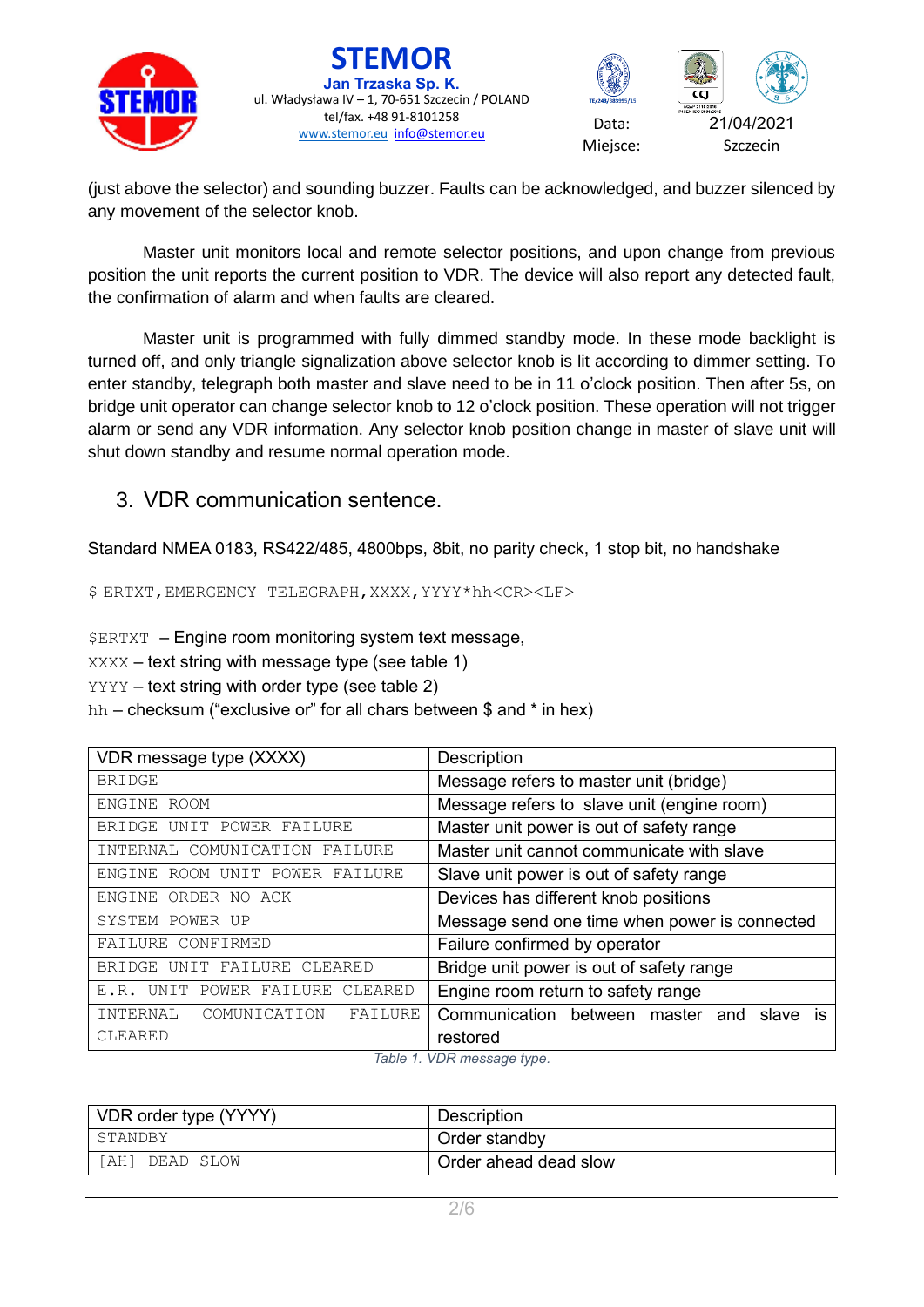





Miejsce:

| [AH] SLOW       | Order ahead slow       |
|-----------------|------------------------|
| [AH] HALF       | Order ahead half       |
| [AH] FULL       | Order ahead full       |
| [AS] FULL       | Order astern full      |
| [AS] HALF       | Order astern half      |
| [AS] SLOW       | Order astern slow      |
| [AS] DEAD SLOW  | Order astern dead slow |
| END WITH ENIGNE | Order end with engine  |

*Table 2. VDR order type.*

# 4. Technical specification.

### **Mechanical specification:**

| Height:                | 50 <sub>mm</sub>                                                                                                           |
|------------------------|----------------------------------------------------------------------------------------------------------------------------|
| Length:                | 144 <sub>mm</sub>                                                                                                          |
| Width:                 | $144$ mm                                                                                                                   |
| Mount:                 | Flush mount, 122x122mm rectangular hole, screw 132x132mm                                                                   |
| Ingress protection:    | Front IP42, back IP20                                                                                                      |
| <b>Front Panel</b>     | Stemor can supply any language and description required front panel,<br>in these documentation is exampled polish version. |
| Safe compass distance: | 1.2 <sub>m</sub>                                                                                                           |

### **Electrical:**

| Supply voltage:      | 24V DC (17V-34VDC) protected against reversed polarity |
|----------------------|--------------------------------------------------------|
| Maximal current:     | 300 <sub>m</sub> A                                     |
| Internal protection: | 500mA, resettable fuse                                 |
| Dimmer:              | 2%-100% (32 stages)                                    |







*Figure 2: Mechanical dimensions.*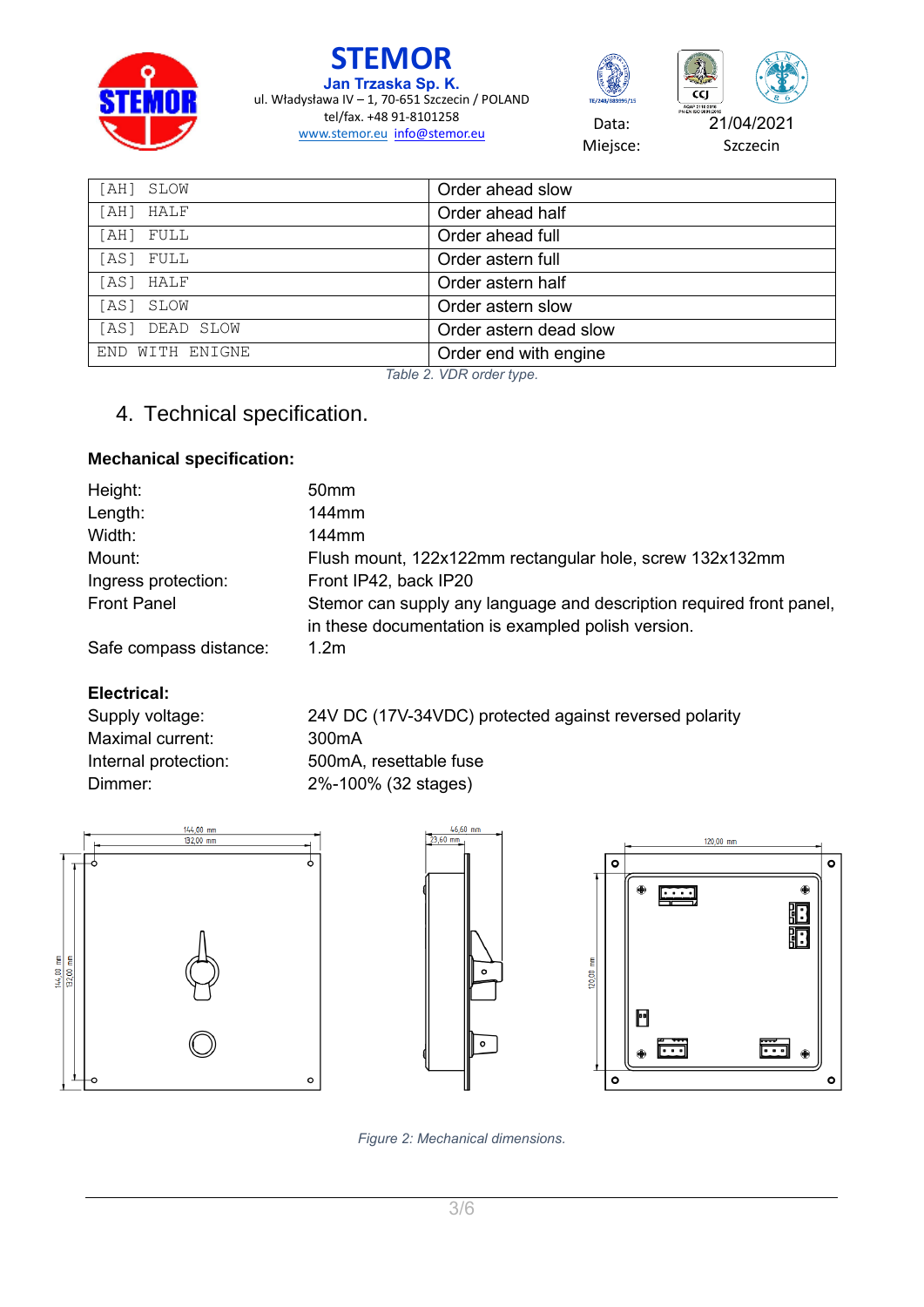





Miejsce:





*Figure 3 Connectors, pluggable terminal block 5.08mm pitch.*

| Connector      | Pin            | Description                                         |  |  |
|----------------|----------------|-----------------------------------------------------|--|--|
| X <sub>1</sub> | 1              | Power supply +24V (interconnected with pin 2)       |  |  |
|                | $\overline{2}$ | Power supply +24V (interconnected with pin 1)       |  |  |
|                | 3              | Power supply Ground (interconnected with pin 4)     |  |  |
|                | 4              | Power supply Ground (interconnected with pin 3)     |  |  |
| X <sub>2</sub> |                | <b>VDR</b> data line B                              |  |  |
|                | 2              | VDR data line A                                     |  |  |
| X3             | 1              | System internal communication (master-slave) line B |  |  |
|                | $\overline{2}$ | System internal communication (master-slave) line A |  |  |
| X4             | 1              | Fault relay NO                                      |  |  |
|                | $\overline{2}$ | Fault relay NC                                      |  |  |
|                | 3              | Fault relay COM                                     |  |  |
| X <sub>5</sub> | 1              | Alarm relay NO                                      |  |  |
|                | $\overline{2}$ | Alarm relay NC                                      |  |  |
|                | 3              | Alarm relay COM                                     |  |  |
|                |                | Internal buzzer On/Off                              |  |  |
| D1             | $\overline{2}$ | Master slave setting. (master On, slave Off)        |  |  |

*Table 4 Connections description.*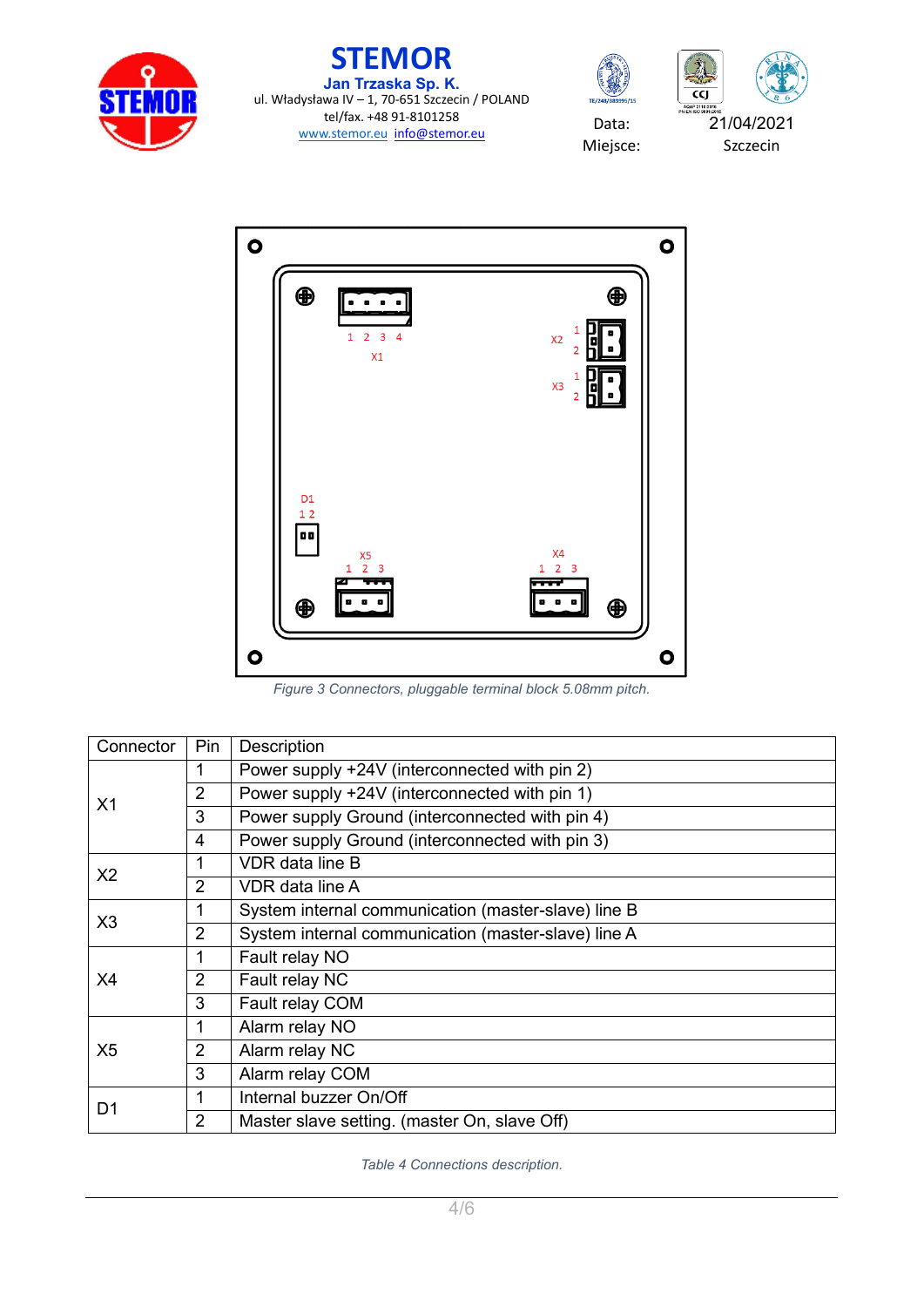







Miejsce:



*Figure 5: Emergency telegraph system electrical connection.*



*Figure 6 Exploded view 3d model.*